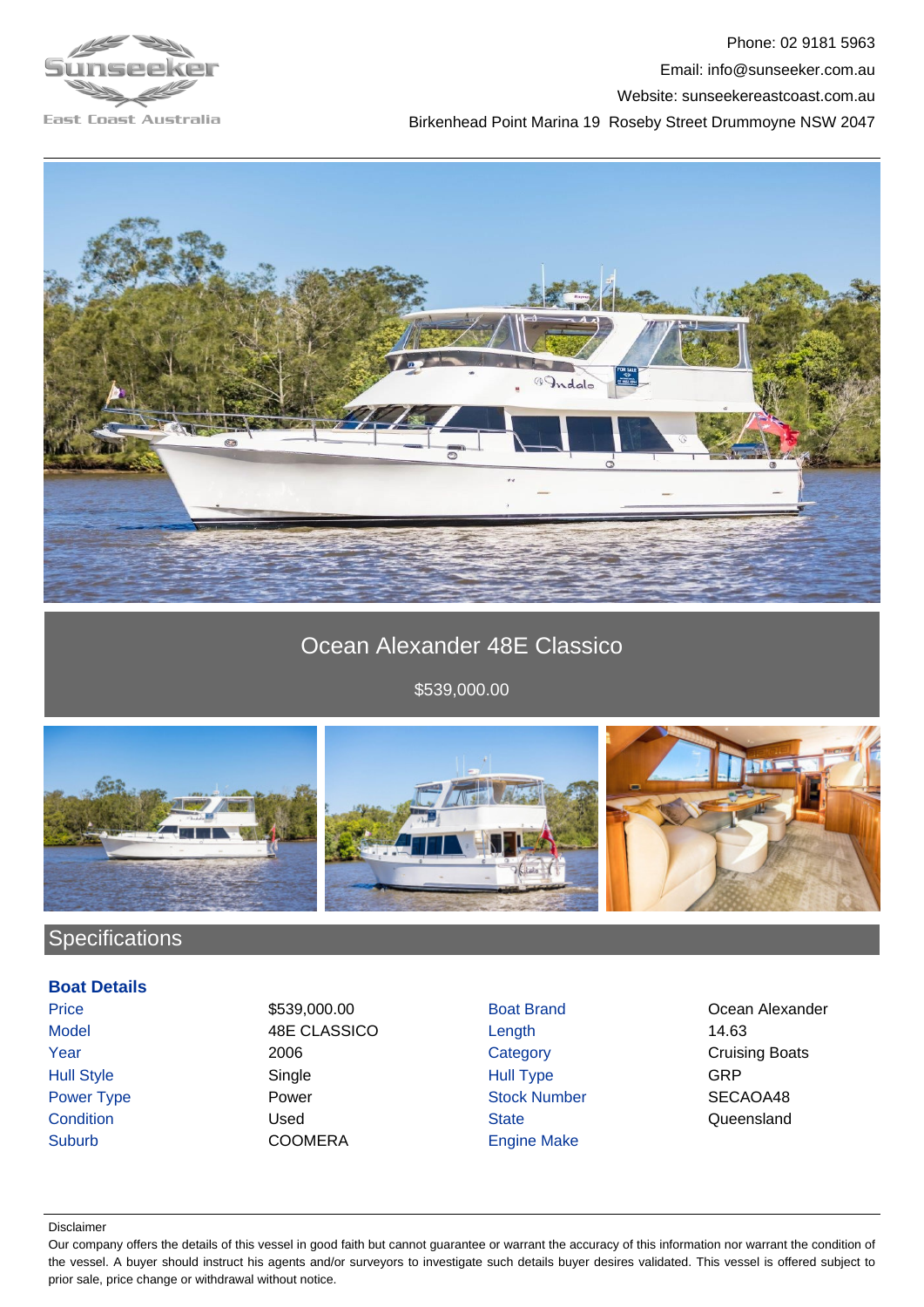

### **Description**

This 2006 model long range cruiser is new to the market. "Indalo"is an excellent example of the popular Ocean Alexander 48E Classico.Powered by twin 425HP Cummins, she runs economically and comfortably at a cruise of 9-10 knots however is capable of a 20 knot sprint. Featuring dual helm stations, the vast flybridge is an enormous area with loads of seating and wetbar, just perfect for entertaining all the family and friends. The easy walk around teak decks lead you safely and easily to the bow area. On entering the generous open plan saloon you immediately appreciate the beautiful and detailed timber finishes and big opening windows throughout. The galley is open, spacious and fully equipped situated opposite the downstairs helm station and wheelhouse door. Forward are the two cabins, the master with ensuite. The inventory includes, extra refrigeration, door to downstairs helm, Raymarine electronics package, convertible lounge to a double, watermaker, washing machine/dryer, air conditioning throughout, bow thruster, tender, BBQ, covers and more."Indalo"has been loved by the same family for many years making many great memories and is now reluctantly offered for sale due to relocation. Inspection will not disappoint.

| <b>Features</b>               |                                               |
|-------------------------------|-----------------------------------------------|
| Length (m)                    | 14.63                                         |
| Beam/Width (m)                | 4.26                                          |
| Draft (m)                     | .91                                           |
| <b>Number Of Engines</b>      | $\overline{2}$                                |
| <b>Engine Hours</b>           | 1290                                          |
| Horse Power (hp)              | 425                                           |
| <b>Drive Type</b>             | Shaft                                         |
| Generator                     | 13.5KVA Onan                                  |
| <b>Fuel Type</b>              | <b>Diesel</b>                                 |
| Fuel Tank Capacity (L)        | 2270                                          |
| <b>Bow Thruster</b>           | Yes                                           |
| <b>Accomodation Notes</b>     | 2 cabin                                       |
|                               | 1 x master and 1 x bunk cabin                 |
|                               | Plus converting lounge to double              |
| Number of Berths              | 6                                             |
| <b>Number of Showers</b>      | 1 enclosed plus deck                          |
| <b>Number of Toilets</b>      | $\overline{2}$                                |
| <b>Toilet Type</b>            | Tecma                                         |
| <b>Air Conditioning</b>       | yes                                           |
| Number of TVs                 | $\overline{2}$                                |
| Anchor / Winch                | Electric with wheelhouse and flybridge remote |
| <b>Electronics Navigation</b> | Raymarine                                     |
| <b>Ice Maker</b>              | <b>YES</b>                                    |
| Watermaker / De-Sal           | Yes                                           |
| <b>GPS</b>                    | Raymarine                                     |

Disclaimer

Our company offers the details of this vessel in good faith but cannot guarantee or warrant the accuracy of this information nor warrant the condition of the vessel. A buyer should instruct his agents and/or surveyors to investigate such details buyer desires validated. This vessel is offered subject to prior sale, price change or withdrawal without notice.